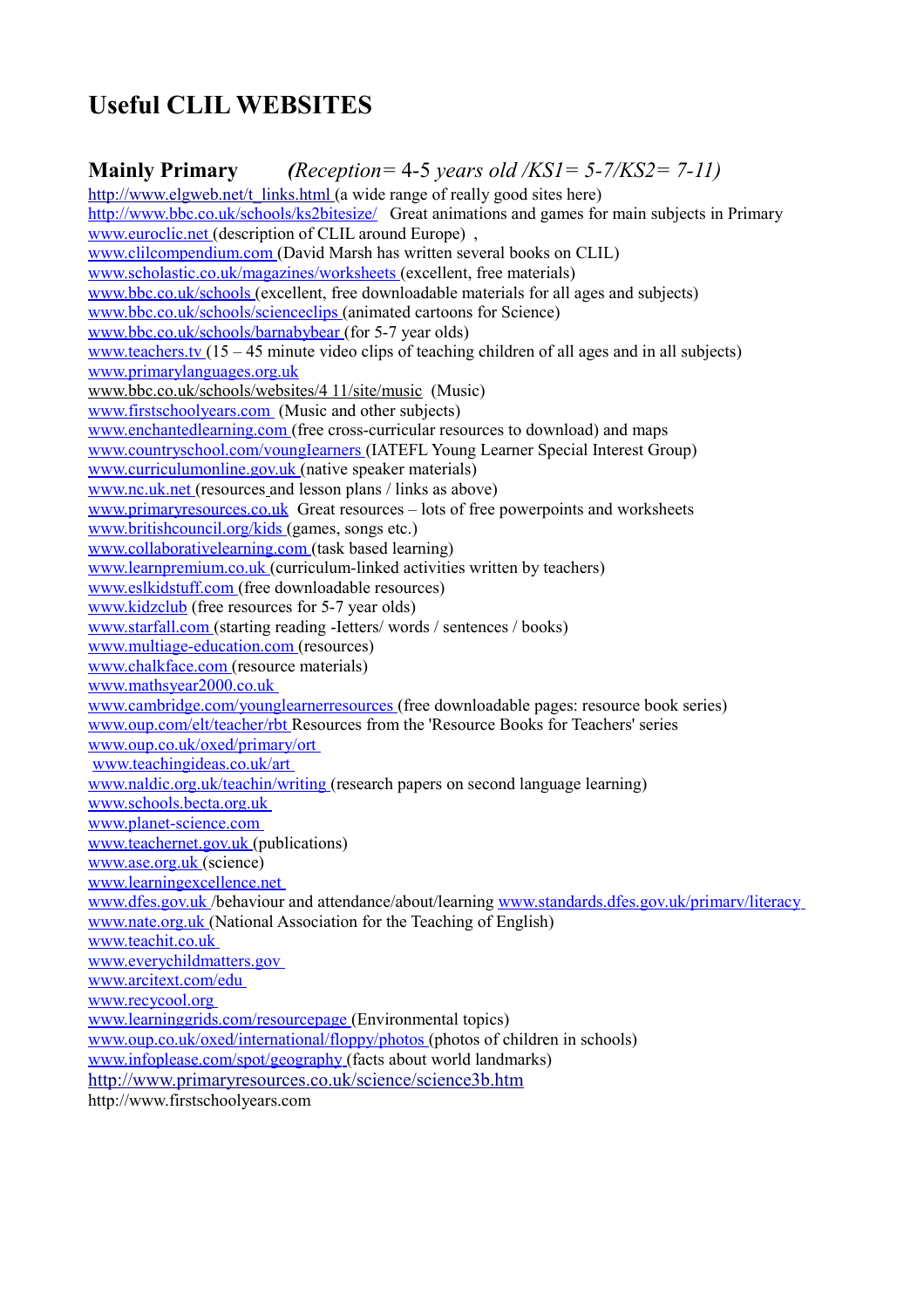# **Useful Websites – mainly secondary**

## **Any subject**

http://www.isabelperez.com/clil.htm#arti a very comprehensive collection of CLIL articles, books and websites http://www.elgweb.net/t\_links.html (a wide range of really good sites here) http://www.ieslosremedios.org/~pablo/webpablo/web1eso/index1eso.html excellent CLIL resources developed by a secondary school in Jerez http://www.ieslosremedios.org/~pablo/webpablo/ here you can download a free bilingual 1ºESO Science pdf in Spanish and English http://bilingualeduc.ning.com [www.worldofteaching.com](http://www.worldofteaching.com/) [www.oup.comJelt/teacher/rbt](http://www.oup.comJelt/teacher/rbt) [www.howstuffworks.com](http://www.howstuffworks.com/) [www.letts-education.com](http://www.letts-education.com/) [www.biography.com](http://www.biography.com/) [www.bbc.co.uk/schools/teachers](http://www.bbc.co.uk/schools/teachers) [www.bbc.co.uk/schools/gcsebitesize](http://www.bbc.co.uk/schools/gcsebitesize) [www.onestopenglish.com](http://www.onestopenglish.com/) [www.euroclic.net](http://www.euroclic.net/) [www.factworld.info](http://www.factworld.info/) [www.thinkquest.orgflibrary](http://www.thinkquest.orgflibrary/) [www.teachersnetwork.org](http://www.teachersnetwork.org/) [www.homeworkelephant.co.uk](http://www.homeworkelephant.co.uk/) [www.teacher.scholastic.com](http://www.teacher.scholastic.com/) [www.education.1eeds.ac.uk](http://www.education.1eeds.ac.uk/) [www.armoredpenguin.com](http://www.armoredpenguin.com/) [www.scholastic.com](http://www.scholastic.com/) [www.enchantedlearning.com](http://www.enchantedlearning.com/) [www.abcteach.com](http://www.abcteach.com/) www.webquest.sdsu.edu .uk

### **Art**

[www.impressionism.org/](http://www.impressionism.org/) [www.poster-und-kunstdrucke.de/images](http://www.poster-und-kunstdrucke.de/images)

# **Business Studies**

[www.businessweek.com](http://www.businessweek.com/) http://Inews.bbc.co.uk

# **Design and Technology**

[www.design-technology.org](http://www.design-technology.org/)

# **Food Technology**

[www.foodtech.org.uk/](http://www.foodtech.org.uk/) **[www.projectgcse.co.uk/food/](http://www.projectgcse.co.uk/food/)**

### **Geography**

http://library.thinkquest.org/11922/habitats.htm www.discovery.com/exp/exp.html www.nationalgeographic.com/resources/ngo/educationf